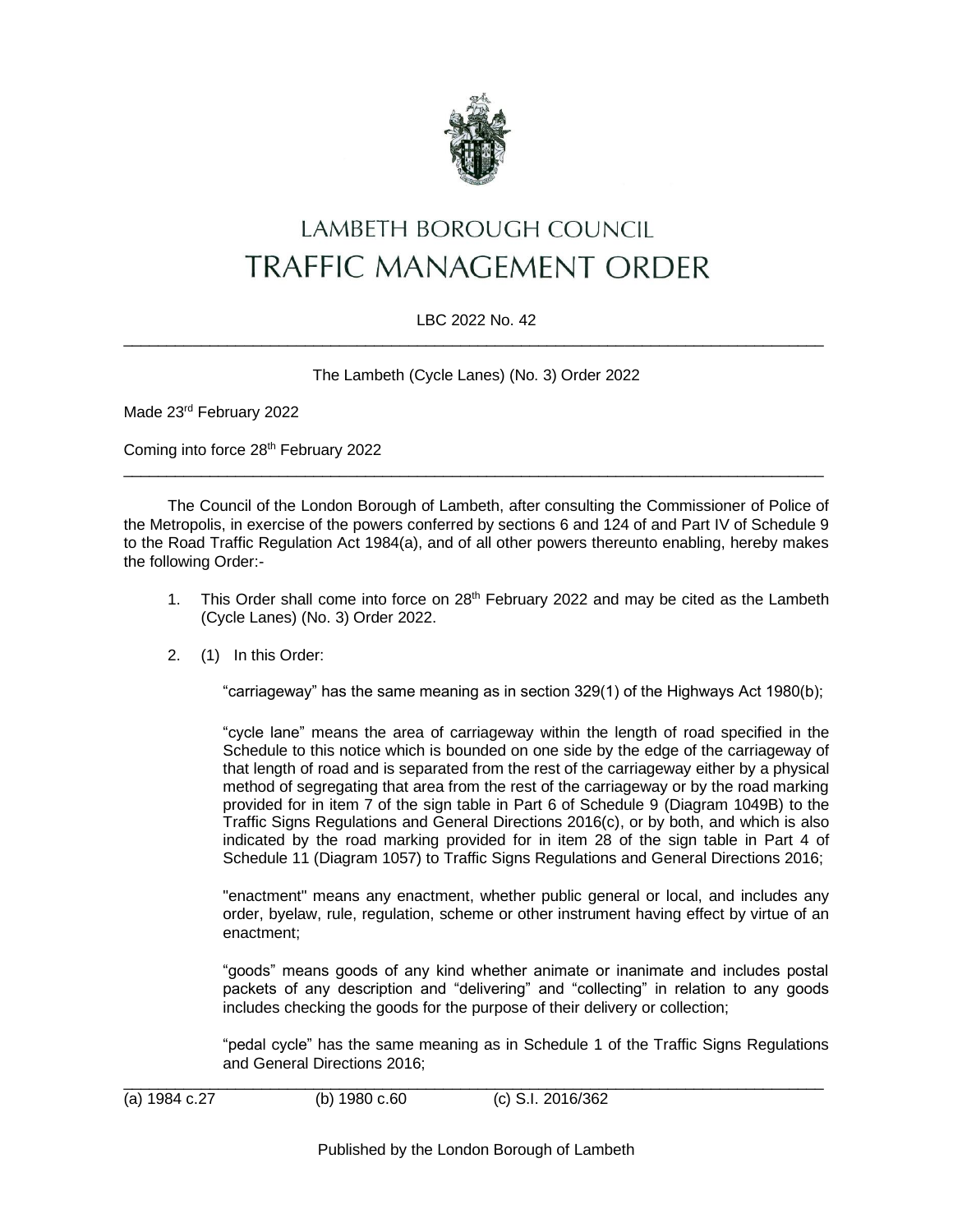"postal packet" has the same meaning as in section 27 of the Postal Services Act 2011(a); and

"vehicle" includes any part of a vehicle.

(2) Any reference in this Order to any enactment shall be construed as a reference to that enactment as amended, applied, consolidated, re-enacted by or as having effect by virtue of any subsequent enactment.

3. Without prejudice to the validity of anything done or to any liability incurred in respect of any act or omission before the coming into force of this Order, the Lambeth (Cycle Lanes) (No. 2) Experimental Traffic Order 2020(b) is hereby revoked. The provisions of that Experimental Traffic Order are made permanent under this Order, and will continue in place indefinitely.

4. No person shall cause or permit any vehicle, other than a pedal cycle, to be driven or ridden in a cycle lane at any time.

- 5. Nothing in Article 3 of this Order shall apply:-
	- (a) in relation to any vehicle passing a stationary vehicle;
	- (b) in relation to any vehicle crossing the cycle lane to enter or leave any land or premises adjacent to that cycle lane;
	- (c) due to circumstances outside the control of the person driving the vehicle;
	- (d) in order to avoid an accident.
	- (e) when a vehicle is being used for at least one of the following:
		- (i) for the purposes of a fire and rescue authority;
		- (ii) for ambulance purposes;
		- (iii) for the purposes of providing a response to an emergency at the request of an NHS ambulance service;
		- (iv) for police purposes;
		- (v) for the purposes of bomb or explosive disposal;
		- (vi) for the purposes of the special forces; or
		- (vii) for the purposes of the National Crime Agency,

and the observance of the prohibition specified in that Article would be likely to hinder the use of the vehicle for that purpose; or

(f) to anything done with the purpose of complying with any direction of a police constable in uniform or a traffic warden.

Dated this twenty third day of February 2022.

#### Ben Stevens Highway Network Manager

\_\_\_\_\_\_\_\_\_\_\_\_\_\_\_\_\_\_\_\_\_\_\_\_\_\_\_\_\_\_\_\_\_\_\_\_\_\_\_\_\_\_\_\_\_\_\_\_\_\_\_\_\_\_\_\_\_\_\_\_\_\_\_\_\_\_\_\_\_\_\_\_\_\_\_\_\_\_\_\_\_